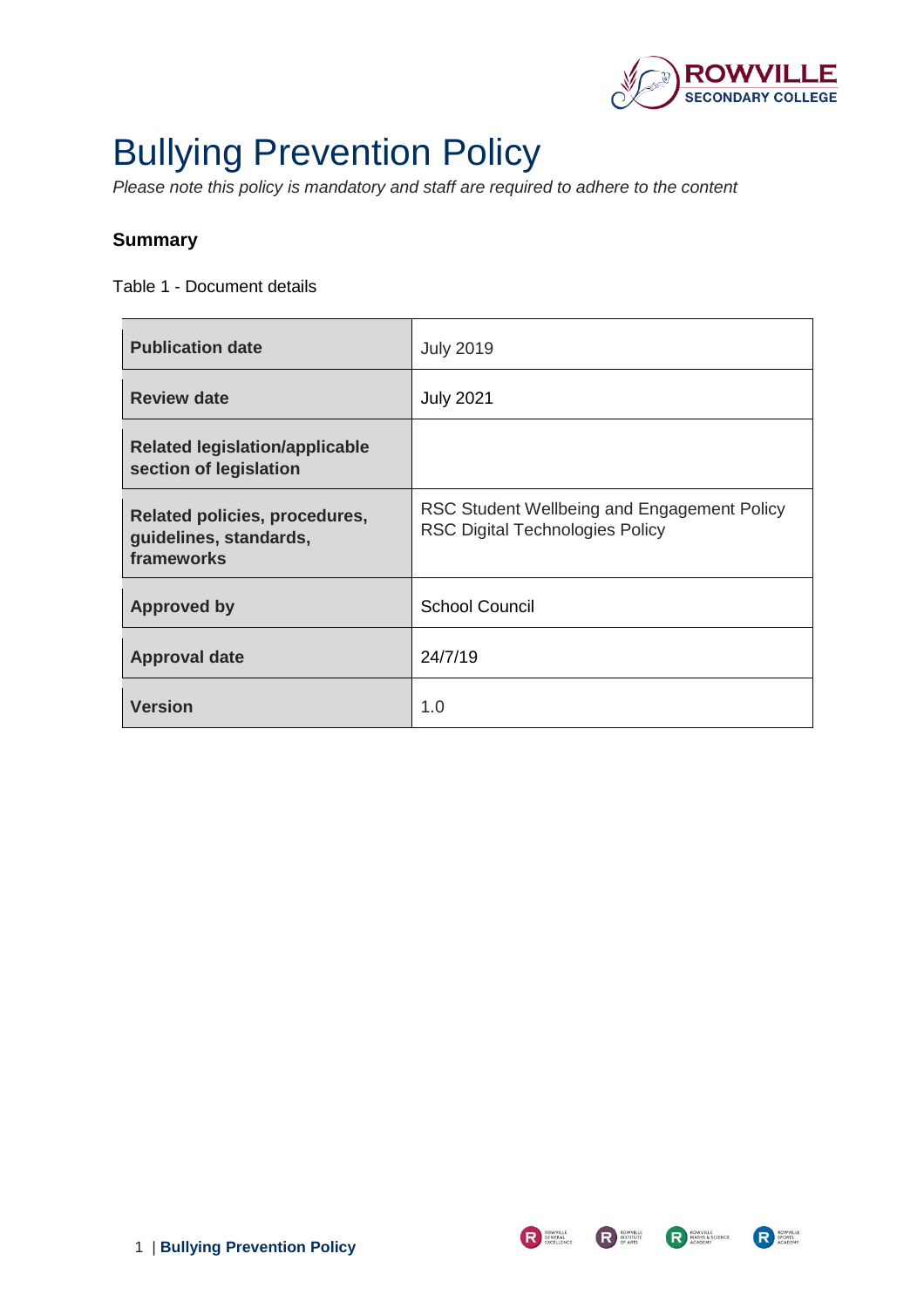

# **Table of Contents**



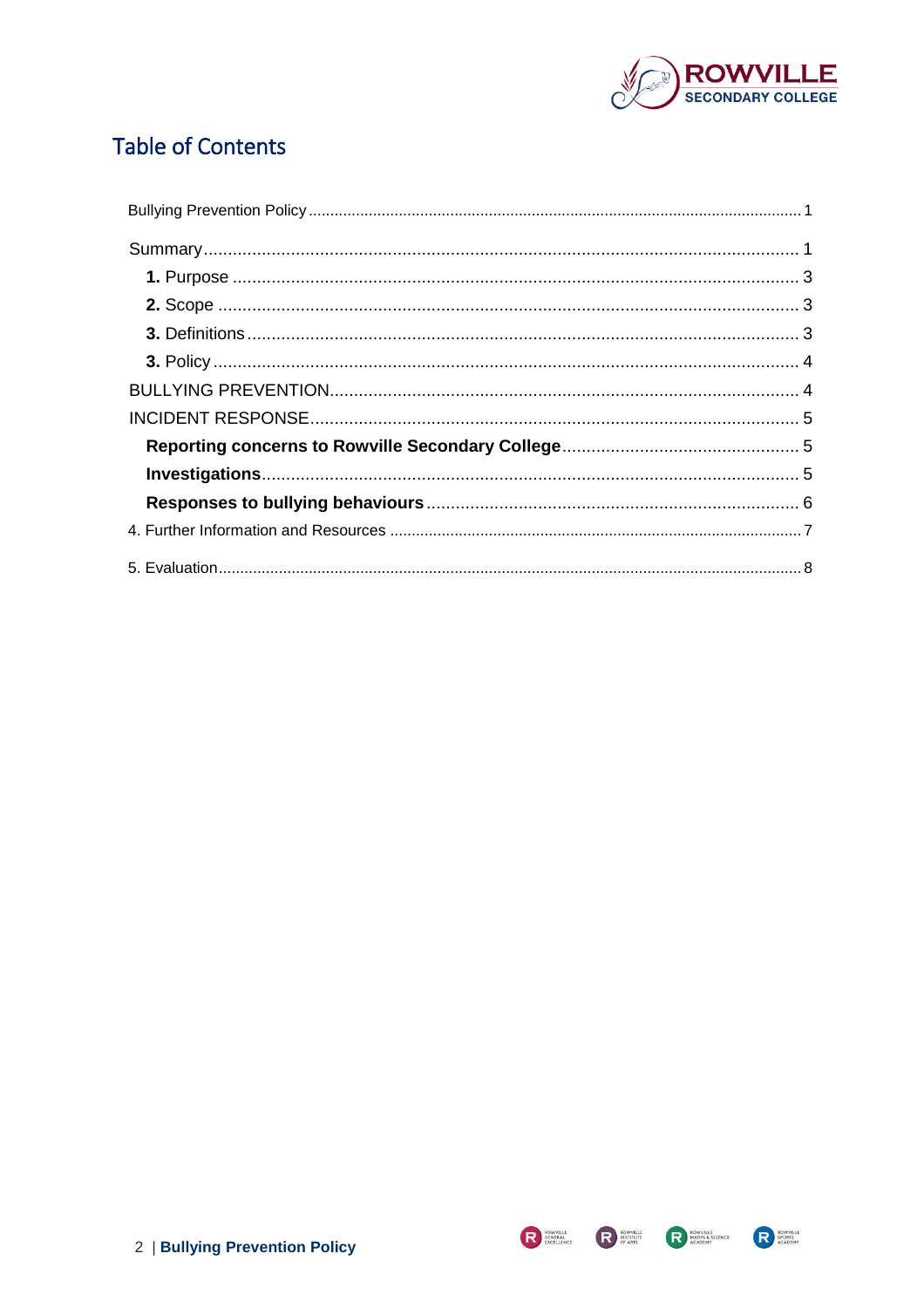

# <span id="page-2-0"></span>**1.** Purpose

Rowville Secondary College is committed to providing a safe and respectful learning environment where bullying will not be tolerated.

The purpose of this policy is to:

- explain the definition of bullying
- make clear that all forms of bullying at Rowville Secondary College will not be tolerated
- ask that everyone in our school community be alert to signs and evidence of bullying behaviour, and accept responsibility to report bullying behaviour to school staff
- ensure that all reported incidents of bullying are appropriately investigated and addressed
- ensure that support is provided to students who may be affected by bullying behaviour (including victims, bystanders and perpetrators)
- seek parental and peer group support in addressing and preventing bullying behaviour at Rowville Secondary College.

When responding to bullying behaviour, Rowville Secondary College aims to:

- be proportionate, consistent and responsive
- find a constructive and positive solution for everyone
- stop the bullying from happening again
- restore the relationships between the students involved.

Rowville Secondary College acknowledges that school staff owe a duty of care to students to take reasonable steps to reduce the risk of reasonably foreseeable harm, which can include harm that may be caused by bullying behaviour.

#### <span id="page-2-1"></span>**2.** Scope

This policy addresses how Rowville Secondary College aims to prevent and respond to student bullying behaviour. Rowville Secondary College recognises that there are many other types of inappropriate student behaviours that do not meet the definition of bullying which are also unacceptable at our school. These other inappropriate behaviours will be managed in accordance with our Student Wellbeing and Engagement Policy.

This policy applies to all school activities, including camps and excursions.

#### <span id="page-2-2"></span>**3.** Definitions

*Bullying* occurs when someone, or a group of people, deliberately and repeatedly upset, harass, intimidate, threaten or hurt another person or damage their property, reputation or social acceptance. There is an imbalance of power in incidents of bullying, where the bully or bullies have more power than the victim due to their age, size, status or other reasons.

Bullying may be direct or indirect, physical or verbal, and includes cyberbullying. Bullying is not a one-off disagreement between two or more people or a situation of mutual dislike. In this policy any reference to 'bullying' includes all forms of bullying including cyberbullying.

R SENERAL

R INSTITUTE

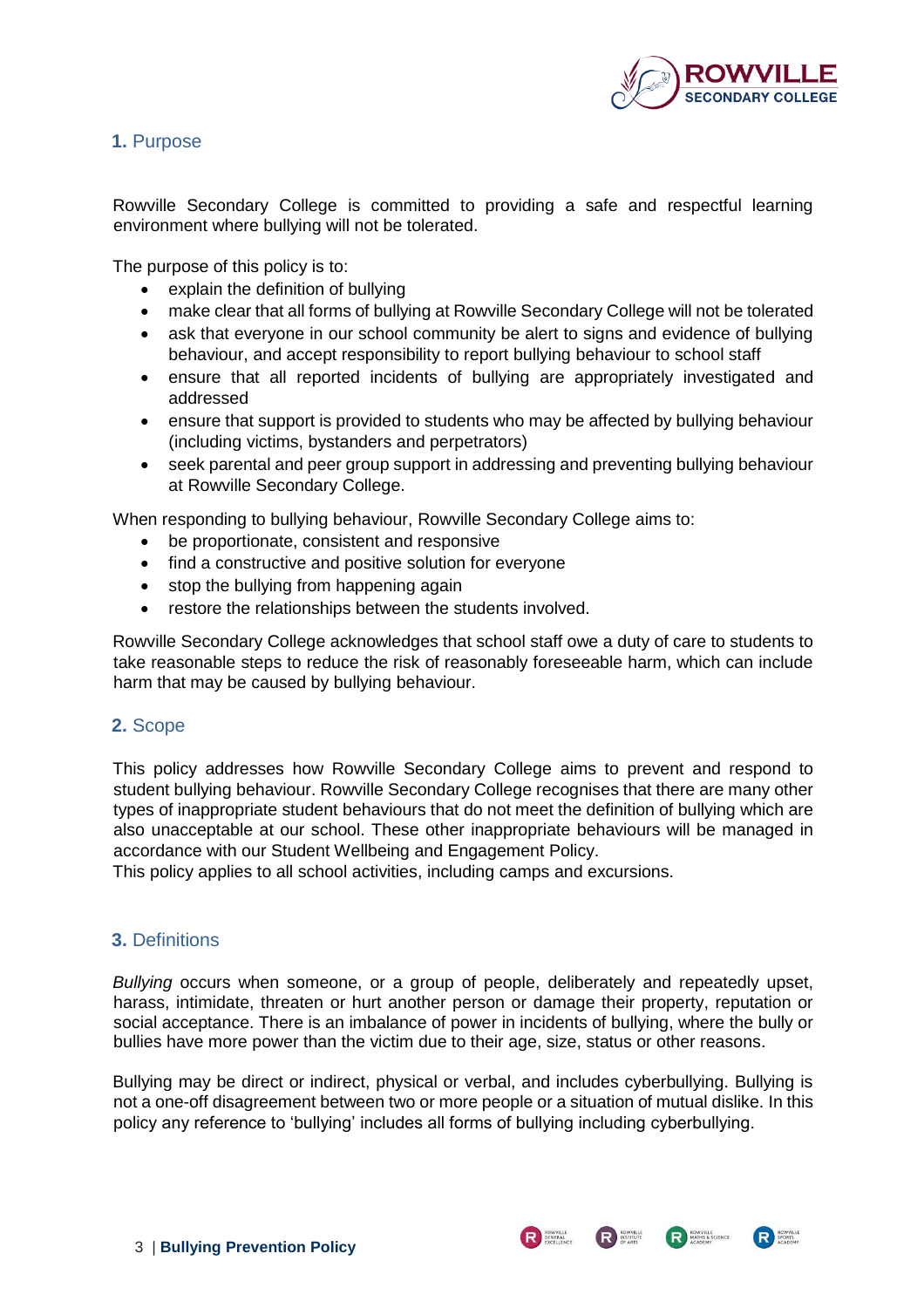

Bullying can be:

- 1. *direct physical bullying* e.g. hitting, tripping, and pushing or damaging property.
- 2. *direct verbal bullying* e.g. name calling, insults, homophobic or racist remarks, verbal abuse.
- 3. *indirect bullying* e.g. spreading rumours, playing nasty jokes to embarrass and humiliate, mimicking, encouraging others to socially exclude a person and/or damaging a person's social reputation or social acceptance.

Harassment can also constitute bullying if it amounts to a pattern of behaviour or course of conduct towards another person that is demeaning, offensive or intimidating to a person.

Cyberbullying is direct or indirect bullying behaviours using digital technology. For example via a mobile phone, tablets, computers, chat rooms, email, social media, etc. It can be verbal, written or include use of images, video and/or audio.

#### **Other distressing behaviours**

Many distressing behaviours may not constitute bullying even though they are unpleasant. Students who are involved in or who witness any distressing behaviours should report their concerns to school staff and our school will follow the Student Wellbeing and Engagement Policy. *Mutual conflict* involves an argument or disagreement between people with no imbalance of power. In incidents of mutual conflict, generally, both parties are upset and usually both want a resolution to the issue. Unresolved mutual conflict can develop into bullying if one of the parties targets the other repeatedly in retaliation.

*Social rejection or dislike* is not bullying unless it involves deliberate and repeated attempts to cause distress, exclude or create dislike by others.

*Single-episode acts* of harassment, nastiness or physical aggression are not the same as bullying. If someone is verbally abused or pushed on one occasion, they are not being bullied. Harassment, nastiness or physical aggression that is directed towards many different people is not the same as bullying. However, single episodes of harassment, nastiness or physical aggression are not acceptable behaviours at our school.

# <span id="page-3-0"></span>**3.** Policy

# <span id="page-3-1"></span>**BULLYING PREVENTION**

Rowville Secondary College has a number of programs and strategies in place to build a positive and inclusive school culture. We strive to foster a school culture that prevents bullying behaviour by modelling and encouraging behaviour that demonstrates acceptance, kindness and respect.

Bullying prevention at Rowville Secondary College is proactive and is supported by research that indicates that a whole school, multifaceted approach is the most effect way to prevent and address bullying. At our school:

- We have a positive school environment that provides safety, security and support for students and promotes positive relationships and wellbeing.
- We strive to build strong partnerships between the school, families and the broader community that means all members work together to ensure the safety of students.

R BOWVILLE

R INSTITUTE



**READ MATHS & SCIENCE**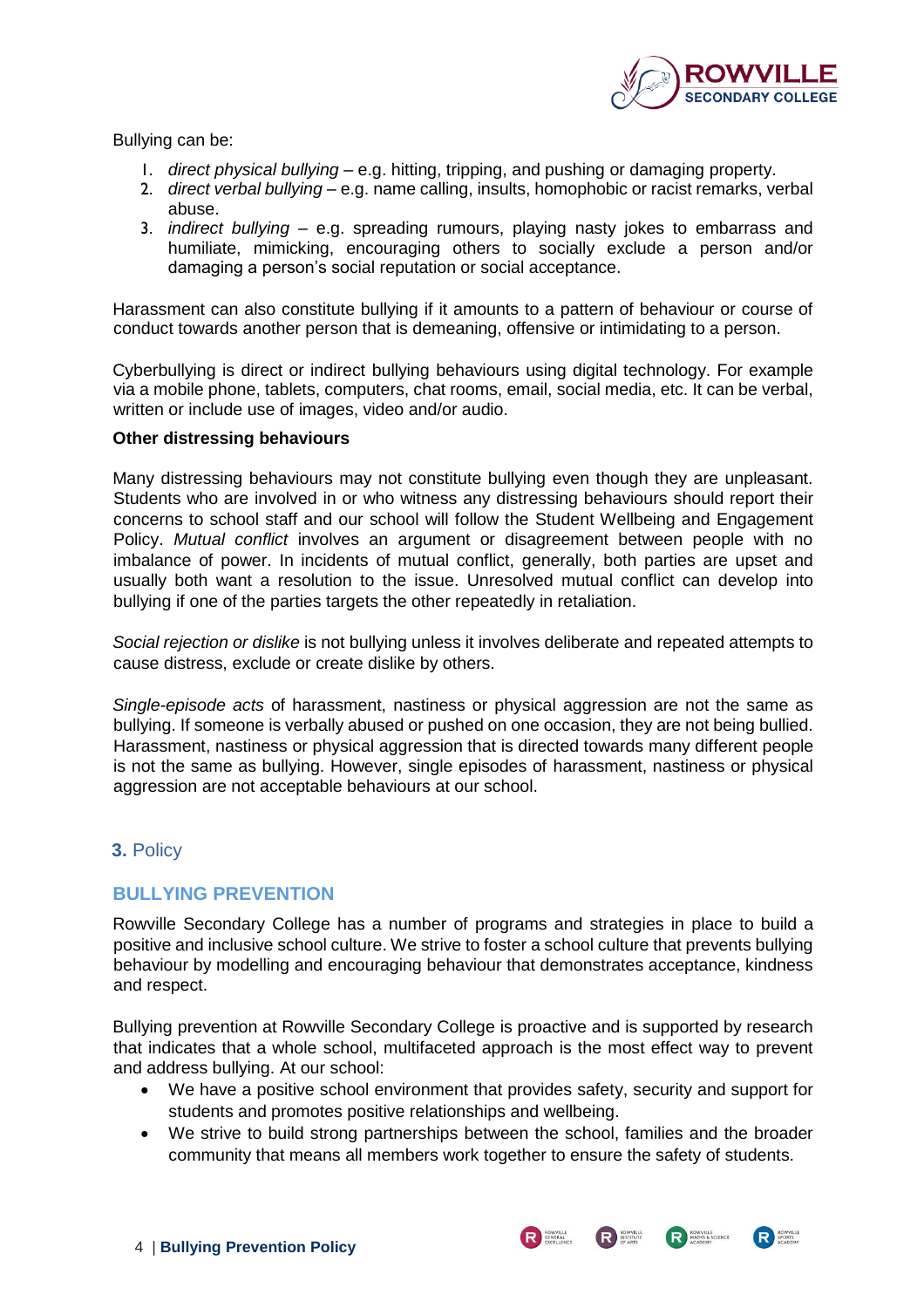

- We create opportunities for cross—age connections amongst students through school plays, athletics, music programs, peer support programs and the House system structure
- We engage in school wide positive behaviour support strategies with our staff and students, which includes programs such as:
	- o Respectful Relationships
	- o Berry Street Education Model
- In the classroom, our social and emotional learning curriculum teaches students what constitutes bullying and how to respond to bullying behaviour assertively. This promotes resilience, assertiveness, conflict resolution and problem solving.
- The Peer Support Program encourages positive relationships between students in different year levels. We seek to empower students to be confident communicators and to resolve conflict in a non-aggressive and constructive way.
- Students are encouraged to look out for each other and to talk to teachers and older peers about any bullying they have experienced or witnessed.

For further information about our engagement and wellbeing initiatives, please see our *Student Wellbeing and Engagement Policy*.

#### <span id="page-4-0"></span>**INCIDENT RESPONSE**

#### <span id="page-4-1"></span>**Reporting concerns to Rowville Secondary College**

Bullying complaints will be taken seriously and responded to sensitively at our school. Students who may be experiencing bullying behaviour, or students who have witnessed bullying behaviour, are encouraged to report their concerns to school staff as soon as possible.

In most circumstances, we encourage students to speak to their Learning Mentor. However, students are welcome to discuss their concerns with any trusted member of staff including teachers, wellbeing staff, school social worker etc.

Parents or carers who may develop concerns that their child is involved in, or has witnessed bullying behaviour at Rowville Secondary College should contact the Learning Mentor.

Our ability to effectively reduce and eliminate bullying behaviour is greatly affected by students and/or parents and carers reporting concerning behaviour as soon as possible, so that the responses implemented by Rowville Secondary College are timely and appropriate in the circumstances.

#### <span id="page-4-2"></span>**Investigations**

When notified of alleged bullying behaviour, school staff are required to:

- 1. record the details of the allegations in Compass and
- 2. inform the Learning Mentor and Head of House

The Rowville Secondary College is responsible for investigating allegations of bullying in a timely and sensitive manner. To appropriately investigate an allegation of bullying, the Learning Mentor may:

R ROWVILLE



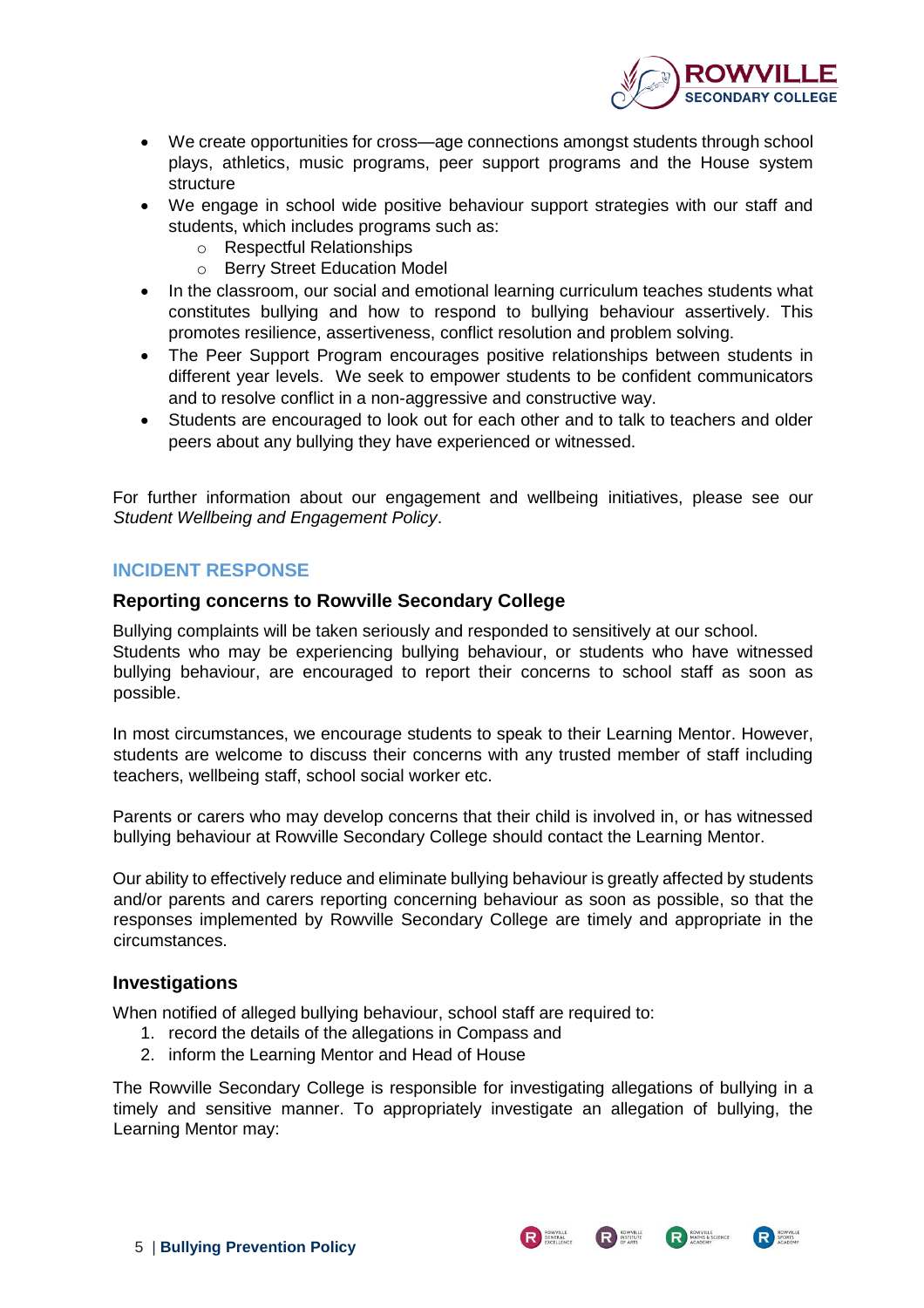

- speak to the students involved in the allegations, including the victim/s, the alleged perpetrator/s and any witnesses to the incidents
- speak to the parents of the students involved
- speak to the teachers of the students involved
- take detailed notes of all discussions for future reference
- obtain written statements from all or any of the above.

All communications with the Learning Mentor in the course of investigating an allegation of bullying will be managed sensitively. Investigations will be completed as quickly as possible to allow for the behaviours to be addressed in a timely manner.

The objective of completing a thorough investigation into the circumstances of alleged bullying behaviour is to determine the nature of the conduct and the students involved. A thorough understanding of the alleged bullying will inform staff about how to most effectively implement an appropriate response to that behaviour.

Serious bullying, including serious cyberbullying, is a criminal offence and may be referred to Victoria Police. For more information, see: [Brodie's Law.](http://www.education.vic.gov.au/about/programs/bullystoppers/Pages/advicesheetbrodieslaw.aspx)

#### <span id="page-5-0"></span>**Responses to bullying behaviours**

When the Learning Mentor has sufficient information to understand the circumstances of the alleged bullying and the students involved, a number of strategies may be implemented to address the behaviour and support affected students in consultation with the Head of House and Dean of Students

There are a number of factors that will be considered when determining the most appropriate response to the behaviour. When making a decision about how to respond to bullying behaviour, Rowville Secondary College will consider:

- the age and maturity of the students involved
- the severity and frequency of the bullying, and the impact it has had on the victim student
- whether the perpetrator student or students have displayed similar behaviour before
- whether the bullying took place in a group or one-to-one context
- whether the perpetrator demonstrates insight or remorse for their behaviour
- the alleged motive of the behaviour, including any element of provocation.

The Learning Mentor/Head of House/Dean of Students may implement all, or some of the following responses to bullying behaviours:

- Offer counselling support to the victim student or students, including referral to the Student Wellbeing Team, SSS, or external provider.
- Offer counselling support to the perpetrator student or students, including referral to the Student Wellbeing Team, SSS, or external providers.
- Offer counselling support to affected students, including witnesses and/or friends of the victim student, including referral to the Student Wellbeing Team, SSS, or external provider.
- Facilitate a restorative practice meeting with all or some of the students involved. The objective of restorative practice is to repair relationships that have been damaged by bringing about a sense of remorse and restorative action on the part of the person who has bullied someone and forgiveness by the person who has been bullied.

R SENERAL PACKLER

R INSTITUTE

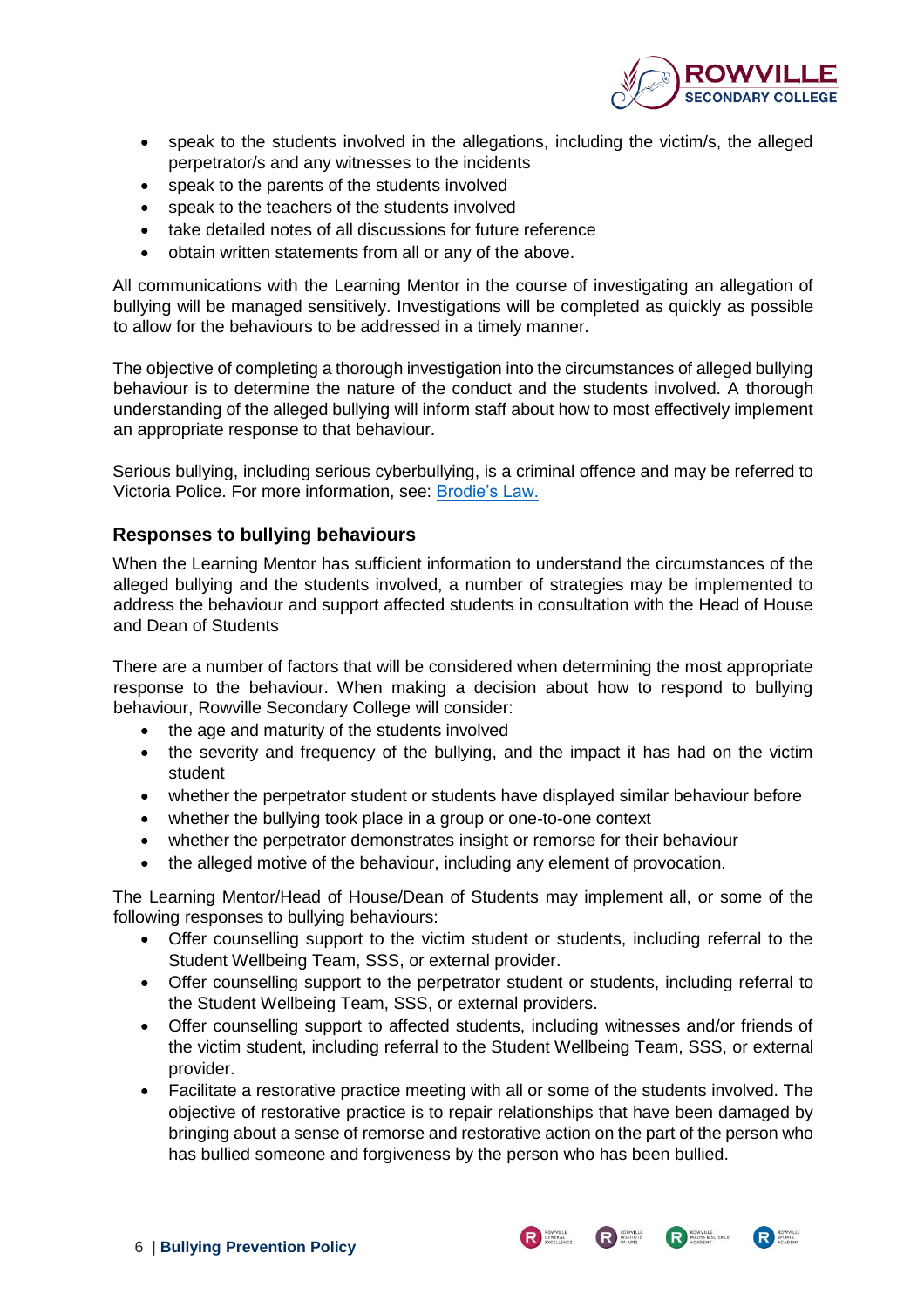

- Facilitate a mediation between some or all of the students involved to help to encourage students to take responsibility for their behaviour and explore underlying reasons for conflict or grievance. Mediation is only suitable if all students are involved voluntarily and demonstrate a willingness to engage in the mediation process.
- Facilitate a process using the Support Group Method, involving the victim student(s), the perpetrator students and a group of students who are likely to be supportive of the victim(s).
- Implement a Method of Shared Concern process with all students involved in the bullying.
- Implement disciplinary consequences for the perpetrator students, which may include removal of privileges, detention, suspension and/or expulsion consistent with our Student Wellbeing and Engagement policy, the Ministerial Order on Suspensions and Expulsions and any other relevant Department policy.
- Facilitate a Student Support Group meeting and/or Behaviour Support Plan for affected students.
- Prepare a Safety Plan or Individual Management Plan restricting contact between victim and perpetrator students.
- Provide discussion and/or mentoring for different social and emotional learning competencies of the students involved.
- Monitor the behaviour of the students involved for an appropriate time and take follow up action if necessary.
- Implement year group targeted strategies to reinforce positive behaviours.

The Learning Mentor is responsible for maintaining up to date records of the investigation of and responses to bullying behaviour.

Rowville Secondary College understands the importance of monitoring and following up on the progress of students who have been involved in or affected by bullying behaviour. Where appropriate, school staff will also endeavour to provide parents and carers with updates on the management of bullying incidents.

# <span id="page-6-0"></span>4. Further Information and Resources

This policy should be read in conjunction with the following school policies

- Statement of Values
- Student Wellbeing and Engagement Policy
- Complaints Policy
- Duty of Care Policy
- Inclusion and Diversity Policy

The following websites and resources provide useful information on prevention and responding to bullying, as well as supporting students who have been the target of bullying behaviours:

- [Bully Stoppers](https://bullyingnoway.gov.au/PreventingBullying/Planning/Pages/School-policy.aspx)
- [Kids Helpline](https://kidshelpline.com.au/)
- [Lifeline](https://www.lifeline.org.au/)
- [Bullying. No way!](https://bullyingnoway.gov.au/PreventingBullying/Planning/Pages/School-policy.aspx)



R INSTITUTE